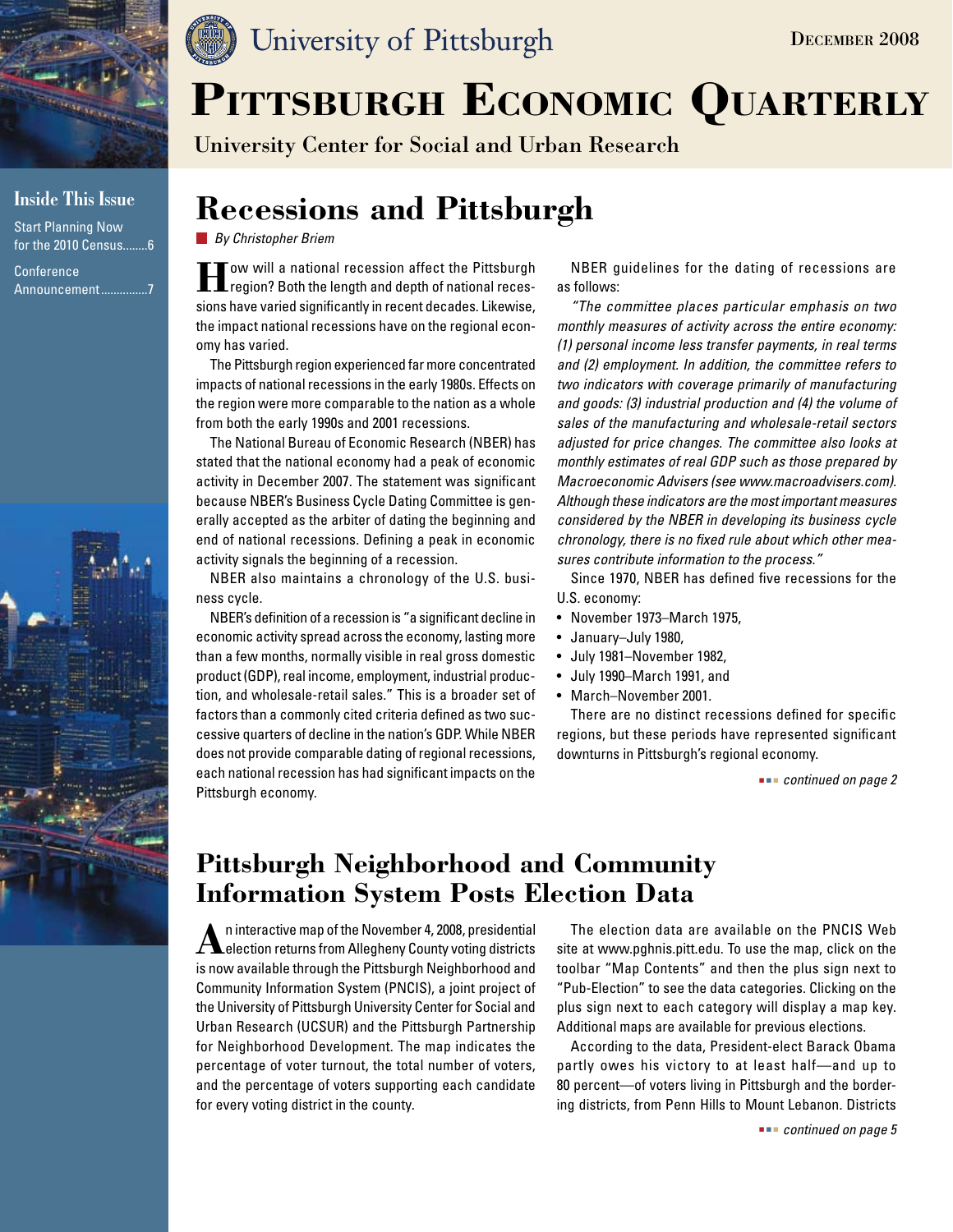

**Seasonally Adjusted Unemployment Rate Pittsburgh Metropolitan Area and the United States, 1970–2008**

Note: National Bureau of Economic Research business cycles in gold

#### *continued from page 1*

The most serious recent downturn in the Pittsburgh economy occurred in the early 1980s. Between August 1981 and January 1983, the total number of unemployed workers in the Pittsburgh region increased from 88,500 work-

ers to 212,400 workers. The unemployment rate reached 18.2 percent that month, much higher than the national rate of 10.5 percent recorded at the end of 1982.

Unemployment at the time represented mostly structural jobs losses resulting from plant closures and permanent job losses in manufacturing and related industries. Few of the jobs lost would return in the industries that cut workers from their payrolls.

NBER focuses more on declines in actual output in dating business cycles. Employment growth and unemployment rates are considered to be lagging indicators of recessions. In

the last two national recessions, peak unemployment for the nation occurred significantly after the official NBER business cycle dates.

Also for the last two recessions, the Pittsburgh region's unemployment rate peaked before that of the nation. In the 2001 recession,

*Recessions do not affect all parts of the region equally.*

the Pittsburgh region's peak unemployment of 5.7 percent occurred in April 2002, 15 months before the national unemployment rate peaked at 6.3 percent in July 2003.

In the 1990–91 recession, the Pittsburgh region's unemployment rate peaked at 6.2 percent in March 1991, 16 months before the national unemployment rate peaked in July 1992. In the early 1980s, the region's unemployment would peak significantly higher than the national unemployment rate, but in both 1991–92 and 2002–03, the region's peak unemployment rate was below the highest rates for the nation.

Recessions do not affect all parts of the region equally. In the early 1980s, the recession had a concentrated impact on Beaver County, where the unemployment rate peaked at 28 percent in March 1983. Beaver County's unemployment rate would remain over 15 percent unemployment for 20 continuous months between May 1982 and December 1983. Fayette County remained over 10 percent unemployment between January 1980 and through October 1987.

Continuing changes in the regional economy will have an impact on how current and future recessions translate locally. At the end of 2008, manufacturing employment in the Pittsburgh region constituted 8.5 percent of total regional employment compared to nearly 19 percent in 1986. That fundamental divergence away from heavy industrial enterprises already has had a significant impact in how recessions impact the region.

 *continued on page 4*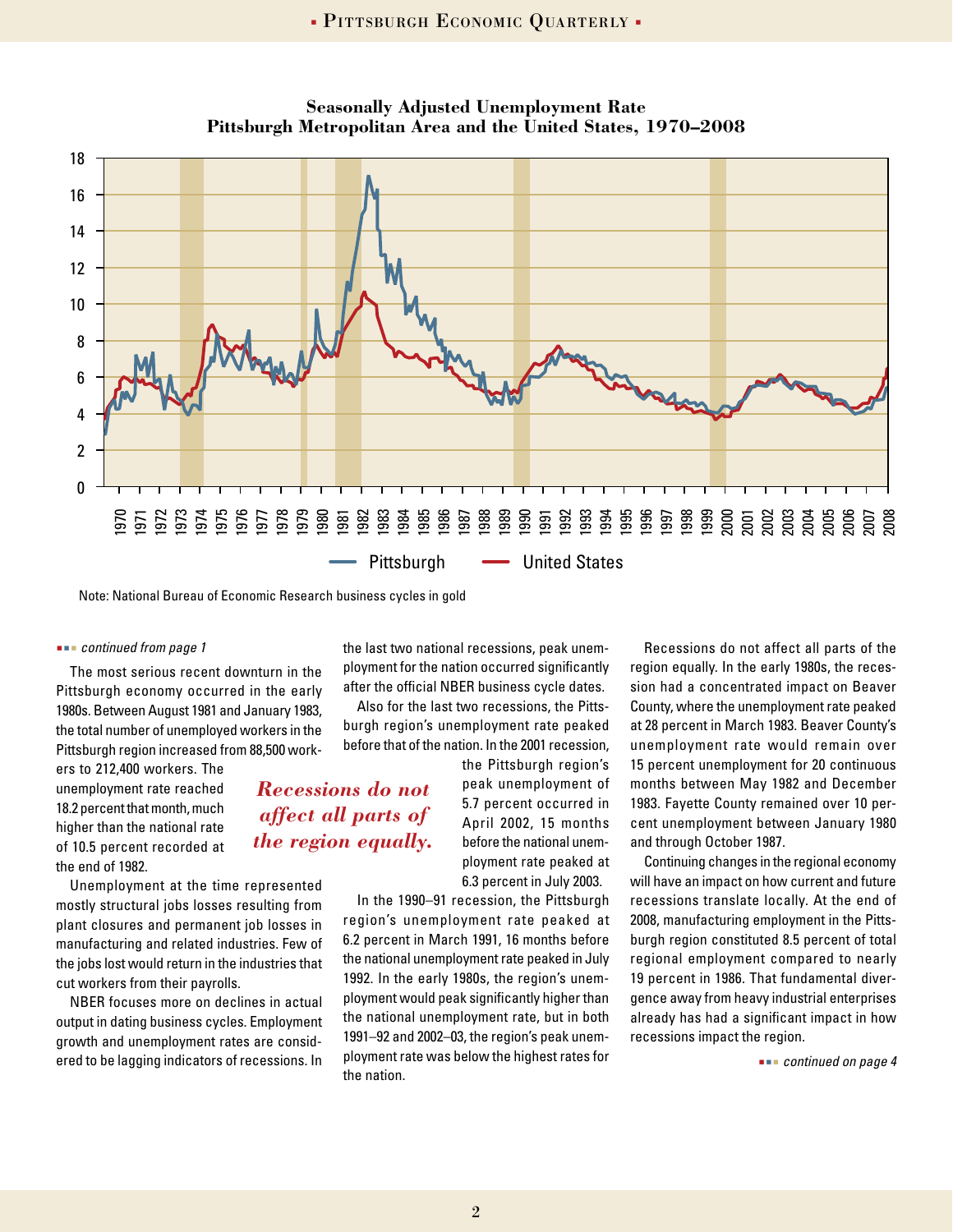

**Total Unemployment Pittsburgh Metropolitan Area, 1970–2008**

### **Pittsburgh and United States Recessions**

| <b>Peak Unemployment</b>        |                   |       |                            |       |  |
|---------------------------------|-------------------|-------|----------------------------|-------|--|
| <b>NBER Recession Dates</b>     | <b>Pittsburgh</b> |       | <b>United States</b>       |       |  |
| November 1973–March 1975        | August 1975       | 8.3%  | May 1975                   | 9%    |  |
| January 1980-July 1980          | <b>July 1980</b>  | 9.7%  | <b>July 1980</b>           | 7.8%  |  |
| July 1981-November 1982         | January 1983      | 17.1% | November/<br>December 1982 | 10.8% |  |
| <b>July 1990-March 1991</b>     | <b>March 1991</b> | 6.2%  | <b>July 1992</b>           | 7.8%  |  |
| <b>March 2001-November 2001</b> | April 2002        | 5.7%  | <b>July 2003</b>           | 6.3%  |  |

Source: National Bureau of Economic Research (NBER)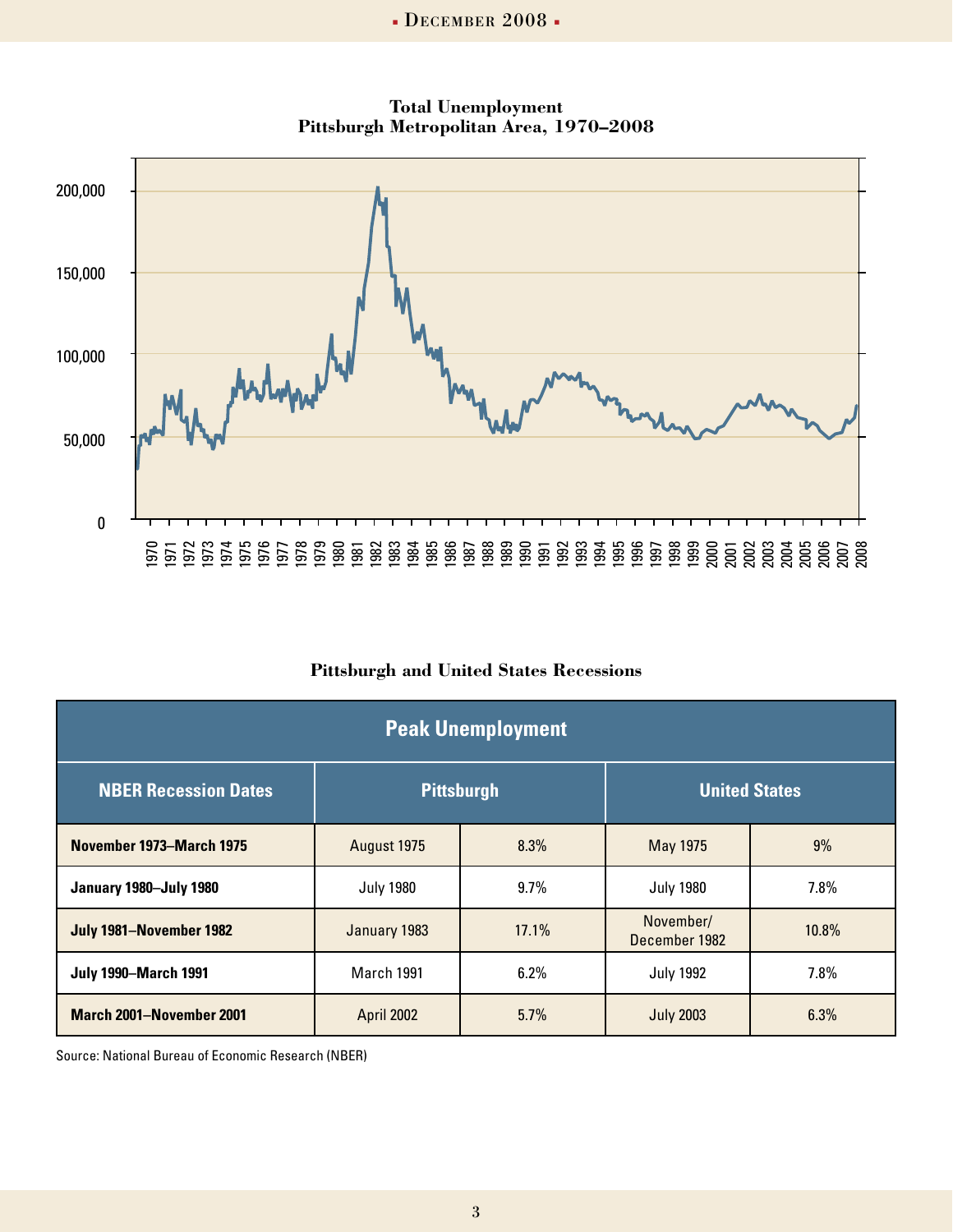*continued from page 3*



Armstrong County would not be added to the MSA until 2003.

### **Other Resources**

- NBER statement on the recession determination of the December 2007 peak in economic activity: www.nber.org/cycles/dec2008.html
- Frequently asked questions on the National Bureau of Economic Research business cycle dating procedure: www.nber.org/cycles/recessions\_faq.html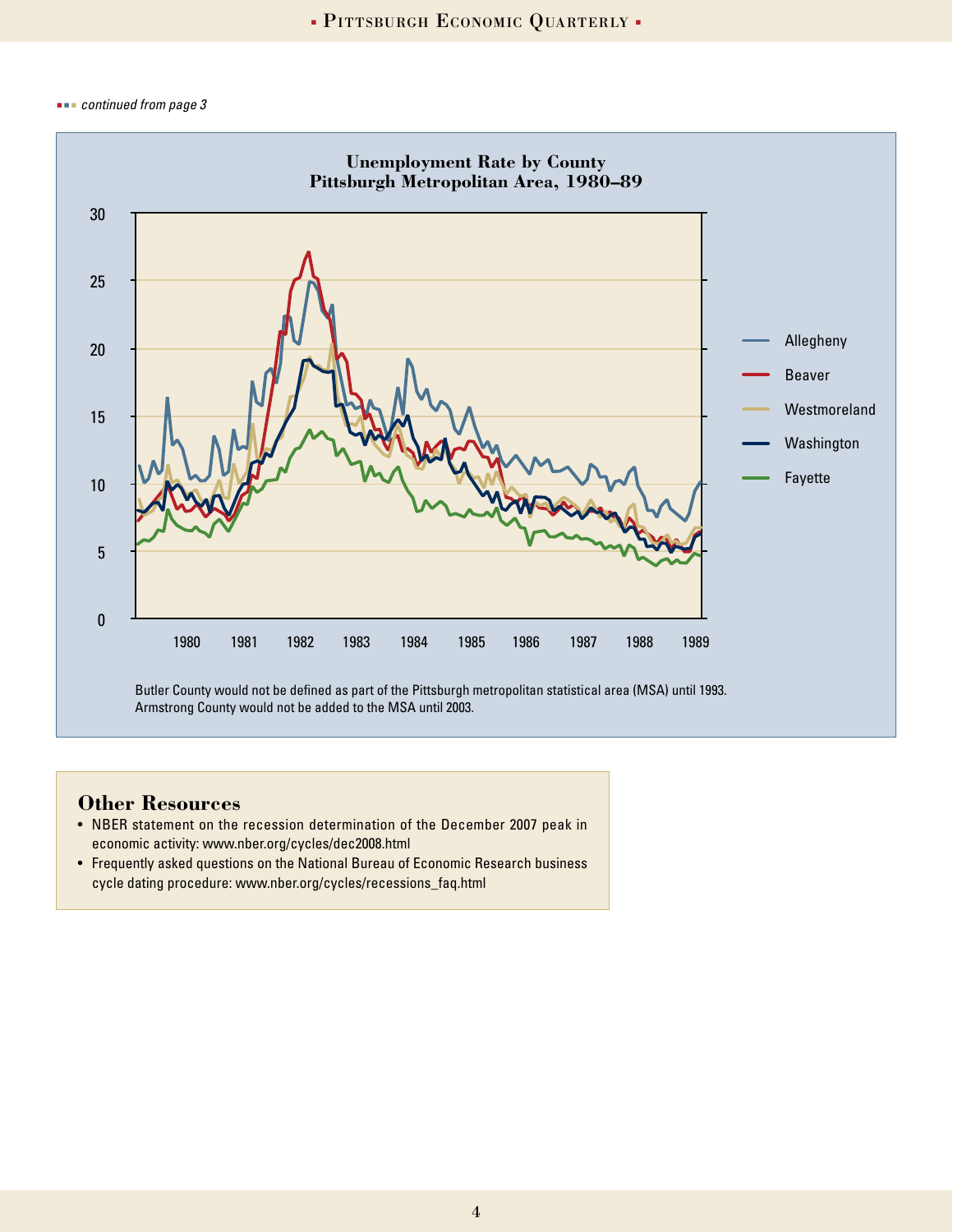5

### *continued from page 1*

further outside Pittsburgh strongly supported Republican contender Senator John McCain.

The data also reveal that voter turnout in the redleaning areas was generally higher by percentage and total number of voters than in districts in Pittsburgh. For example,

no Pittsburgh district reported a turnout greater than 80 percent, and the only district in the county to have less than a 20 percent turnout was in the city.

PNCIS is an information system that collects integrated information on community conditions and provides it to local stake-

Neighborhood Development was instrumental in securing the financial support to build PNCIS and expand and develop it over

nity development in the city of Pittsburgh. The Pittsburgh Partnership for

for Neighborhood Development, a leader in commu*district reported a turnout greater* 

the years.

*than 80 percent.*

*For more information about PNCIS, please contact Sabina Deitrick at sabinad@pitt.edu.*



holders. UCSUR operates PNCIS in agreement with the Pittsburgh Partnership *No Pittsburgh*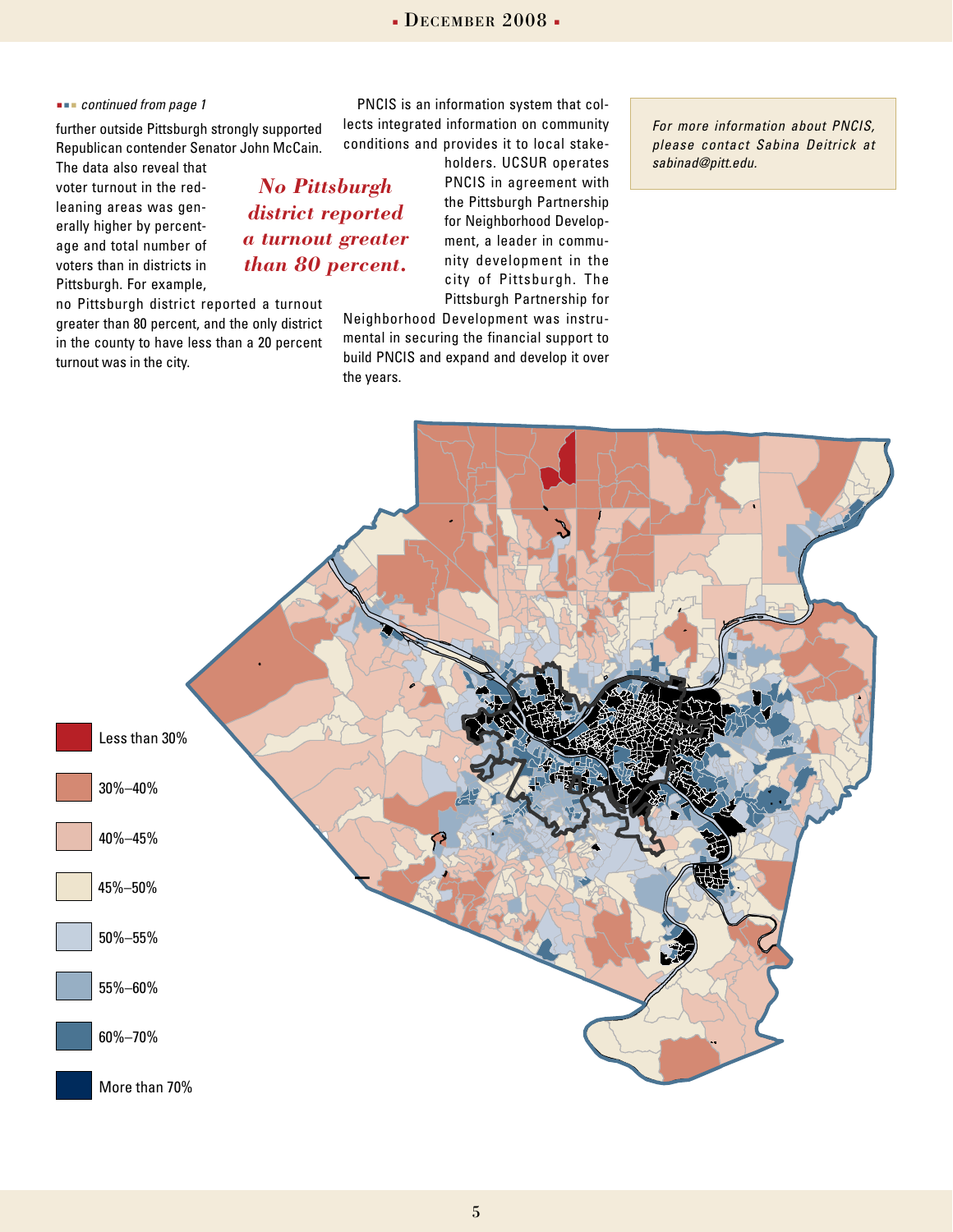# **Start Planning Now for the 2010 Census**

**T**he countdown to the 2010 Census has begun, and the U.S. Census Bureau is looking to national, tribal, state, and local officials and community leaders to ensure an accurate count. With Census Day in just two short years—April 1, 2010—the Census Bureau has already launched a critical national effort that affects the apportionment of congressional seats, and how the federal government annually allocates \$300 billion in federal assistance to state, local, and tribal governments.

The 2010 Census will have one of the shortest census questionnaires in the history of the United States, dating back to the nation's first census in 1790. The 2010 Census will ask for name, gender, age, race, ethnicity, relationship, and whether the householder owns or rents the home. The census form will take only about 10 minutes on average to complete, and answers are protected by law and are strictly confidential.

"The participation of community leaders, organizations, and local governments can help make the 2010 Census the most accurate census in our nation's history," said Steve Murdock, director of the U.S. Census Bureau.

More than 11,000 state, local, and tribal governments have registered for the Local Update of Census Addresses program to update the Census Bureau's address information for their com-

munities. Communities also can begin planning for Complete Count Committees—a team of local government, business, and community leaders who are appointed by a governor for a statewide committee or by a community's

highest-elected official for a local committee. Members of the committees work to make sure their communities are counted. During Census 2000, more than 11,800 Complete Count Committees were formed to help develop and implement locally based outreach and recruit-

*"Help make the 2010 Census the most accurate census in our nation's history."*

*—Steve Murdock Director, U.S. Census Bureau* ment campaigns.

"The 2010 Census is the consummate partnership between local, state, tribal, and federal government," said Keith Hite, president of the National Association

of Towns and Townships and executive director of the Pennsylvania State Association of Township Supervisors. Preparing early for the 2010 Census is a great way for local leaders to learn the makeup of their

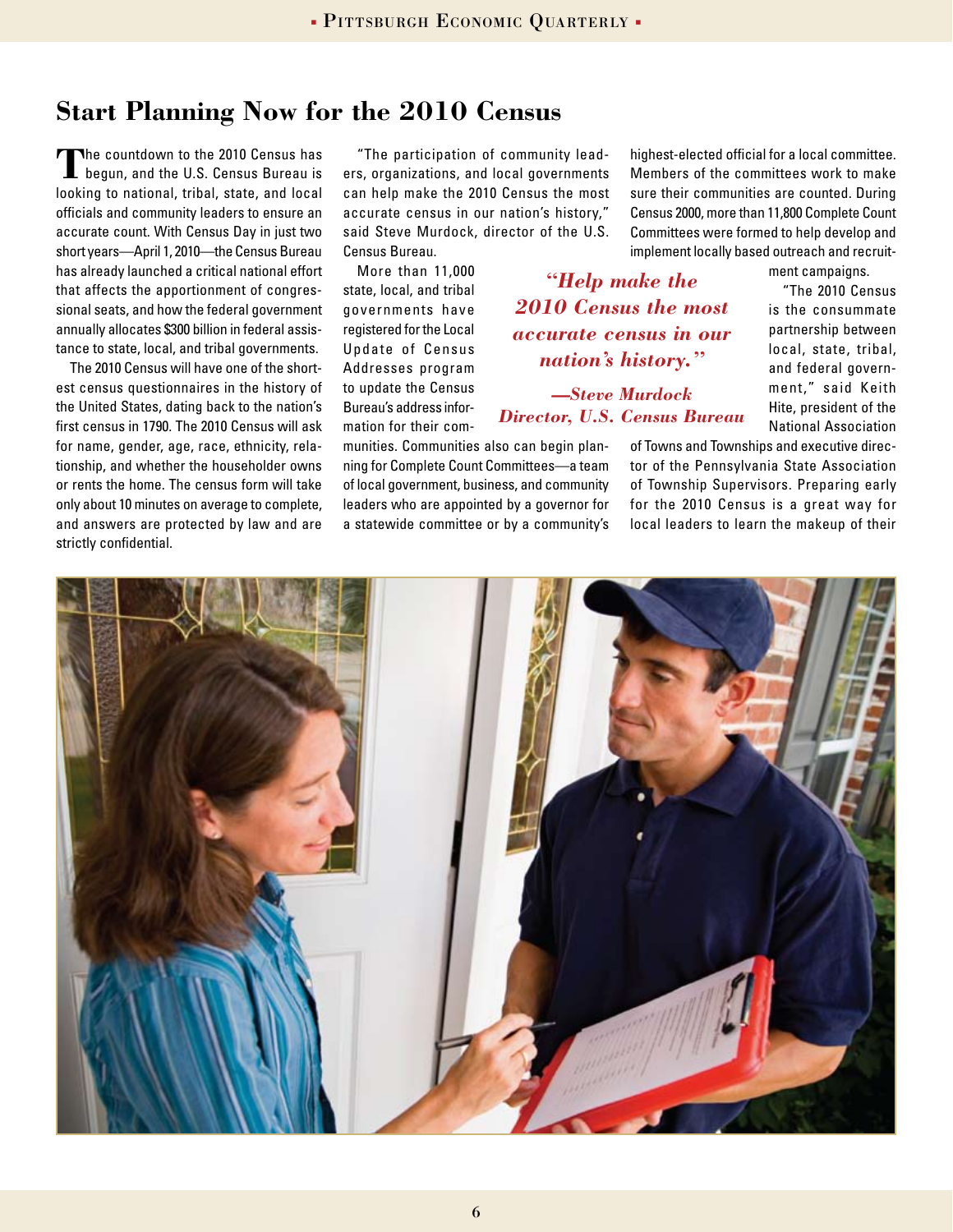communities and what they need from local government. Reasons for residents to be aware of the upcoming census and the need to participate are:

- • The federal government uses census numbers to allocate more than \$300 billion in federal funds annually for community programs and services, such as education, housing and community development, health care services for the elderly, job training, and more.
- State, local, and tribal governments use census information for planning and allocating funds for new school construction, libraries and other public buildings, highway safety and public transportation systems, new roads and bridges, location of police and fire departments, and many other projects.
- • Community organizations use census information to develop social service programs, community action projects, senior lunch programs, and child care centers.
- The numbers help businesses identify where to locate factories, shopping centers, movie theaters, banks, and offices—activities that often lead to new jobs.
- The census totals are used to determine how many seats each state will have in the U.S. House of Representatives. In addition, states use the numbers to allocate seats in their state legislatures.

*For information about forming a Complete Count Committee, contact a Census Bureau Regional Office at www.census.gov/field/www. More information about the 2010 Census can be found at www.census.gov/ 2010census.*

# **Conference Announcement The Gender Wage Gap: Strategies for the Future**

Why do women still earn so much less than men? Why is the gender wage gap significantly worse in Pittsburgh and Southwestern Pennsylvania? What new legal and policy strategies might help to address these persistent inequalities? Nationally recognized scholars in law, economics, and public policy will address these questions, with responses by state and local political and nonprofit leaders and by a panel of prominent women graduates of the University of Pittsburgh College of General Studies.

## **Date: Friday, February 20, 2009**

| $8:30-9$ a.m.        | <b>Coffee, Welcoming Remarks</b>                                                                                                                                                                                                                                                                                                            |
|----------------------|---------------------------------------------------------------------------------------------------------------------------------------------------------------------------------------------------------------------------------------------------------------------------------------------------------------------------------------------|
| $9 - 10$ a.m.        | Morning Keynote: Jocelyn Frye, National Partnership for<br><b>Women &amp; Families</b>                                                                                                                                                                                                                                                      |
| $10:15 - 11:45$ a.m. | Panel 1: Research on the Gender Wage Gap<br>Panelists include Sabina Deitrick and Chris Briem (University<br>of Pittsburgh University Center for Social and Urban Research),<br>Lise Vesterlund (University of Pittsburgh), and Charles Wilf<br>(Duquesne University).                                                                      |
| Noon-1:30 p.m.       | Lunch and Keynote: Professor Linda Babcock,<br><b>Carnegie Mellon University</b>                                                                                                                                                                                                                                                            |
| $1:45 - 3:15$ p.m.   | Panel 2: Law and Public Policy<br>Panelists include Heather Arnet (Women and Girls' Foundation),<br>Deborah Brake (University of Pittsburgh School of Law), the<br>Honorable Jane Clare Orie (Pennsylvania State Senate), and<br>Doug Shields (Pittsburgh City Council); panel will be moderated<br>by Sue Frietsche (Women's Law Project). |
| $3:30 - 5$ p.m.      | Panel 3: Bringing It Home-Professional Women and Strategies<br>for Success<br>Panelists include alumnae of the University of Pittsburgh College<br>of General Studies; panel will be moderated by Susan Hansen<br>(University of Pittsburgh).                                                                                               |
| Location:            | University of Pittsburgh School of Law<br><b>Barco Law Building</b><br>3900 Forbes Avenue<br>Pittsburgh, PA 15260                                                                                                                                                                                                                           |

This event is open to the public. Please register online at www.lawevents.pitt.edu.

For more information, please call 412-648-7796.

This event is sponsored by the University of Pittsburgh University Center for Social and Urban Research, School of Law, Graduate School of Public and International Affairs, and College of General Studies.